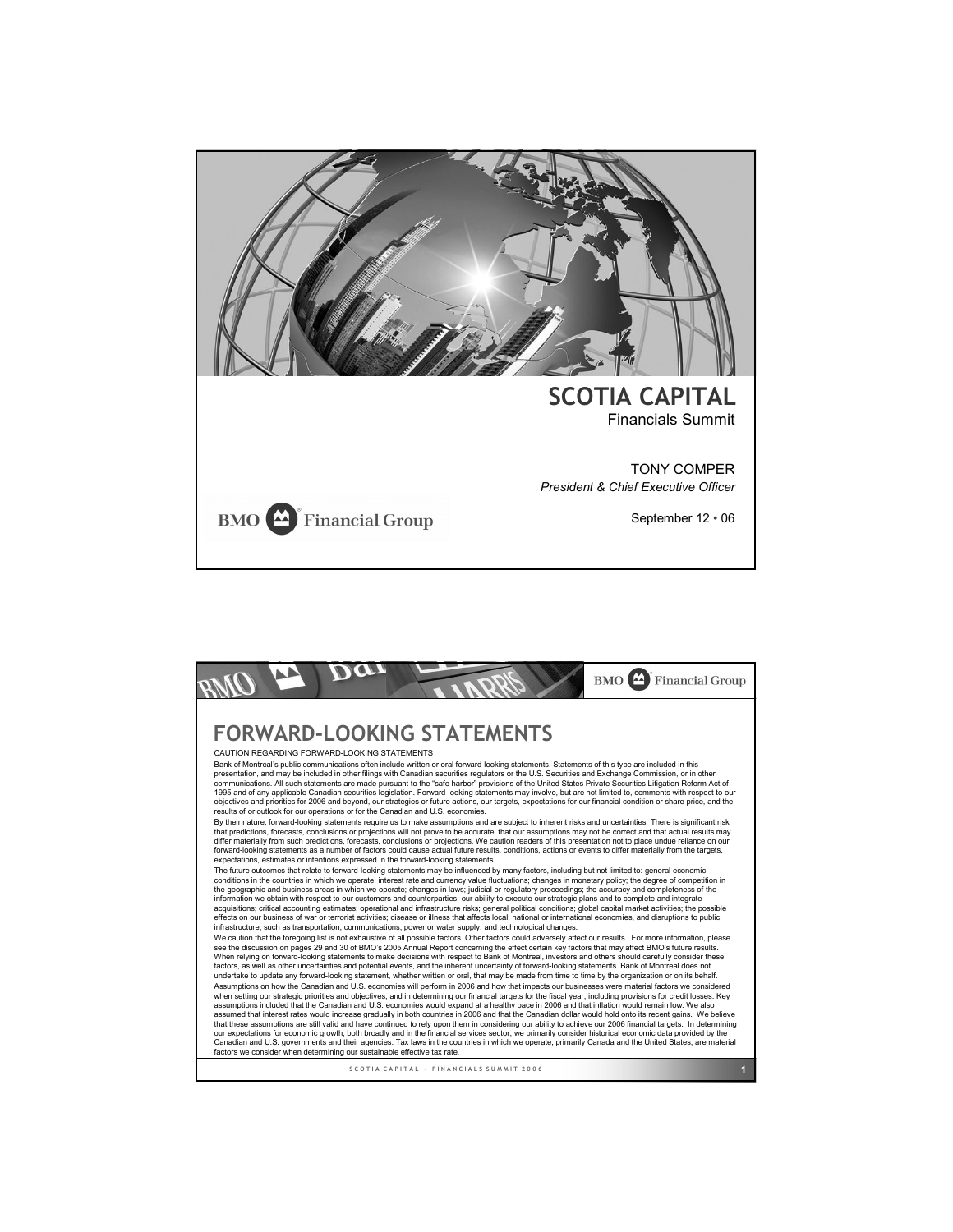|                                        |                                         | <b>BMO</b> Financial Group |
|----------------------------------------|-----------------------------------------|----------------------------|
| HIGHLIGHTS OF RECORD PERFORMANCE IN Q3 |                                         |                            |
| <b>Performance Measure</b>             | Q3 2006                                 | Q3 2005                    |
| Net Income                             | \$710 MM                                | \$547 MM                   |
| Cash Net Income                        | \$719 MM                                | \$564 MM                   |
| <b>EPS</b>                             | \$1.38                                  | \$1.07                     |
| Cash EPS                               | \$1.40                                  | \$1.10                     |
| Cash Productivity                      | 61.1%                                   | 63.4%                      |
| Return on Equity                       | 20.3%                                   | 16.8%                      |
|                                        |                                         |                            |
|                                        | SCOTIA CAPITAL - FINANCIALS SUMMIT 2006 | 2                          |

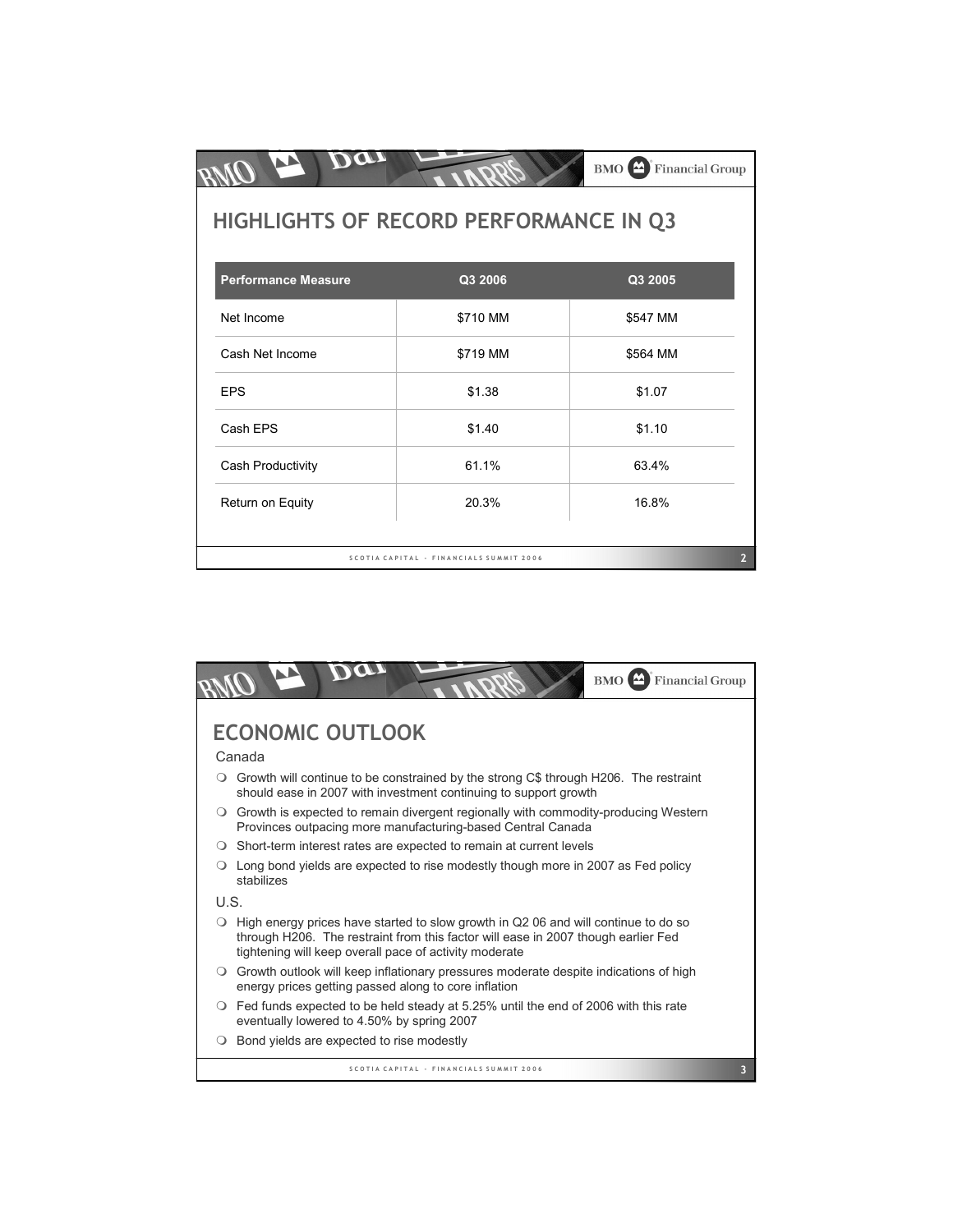| <b>Performance Measure</b>                      | Q3 2006 YTD | F2006 Target                                            |
|-------------------------------------------------|-------------|---------------------------------------------------------|
| EPS Growth <sup>1</sup><br>(base of $$4.58^2$ ) | 15%         | $5 - 10%$                                               |
| Specific Provision for<br><b>Credit Losses</b>  | \$160 MM    | \$400 MM or less<br>Now revised to:<br>\$250 MM or less |
| Cash Productivity Ratio                         | 162 bps     | 100 - 150 bps<br>improvement                            |
| Return On Equity                                | 19.2%       | 17 - 19%                                                |
|                                                 | 10.07%      | Minimum 8%                                              |

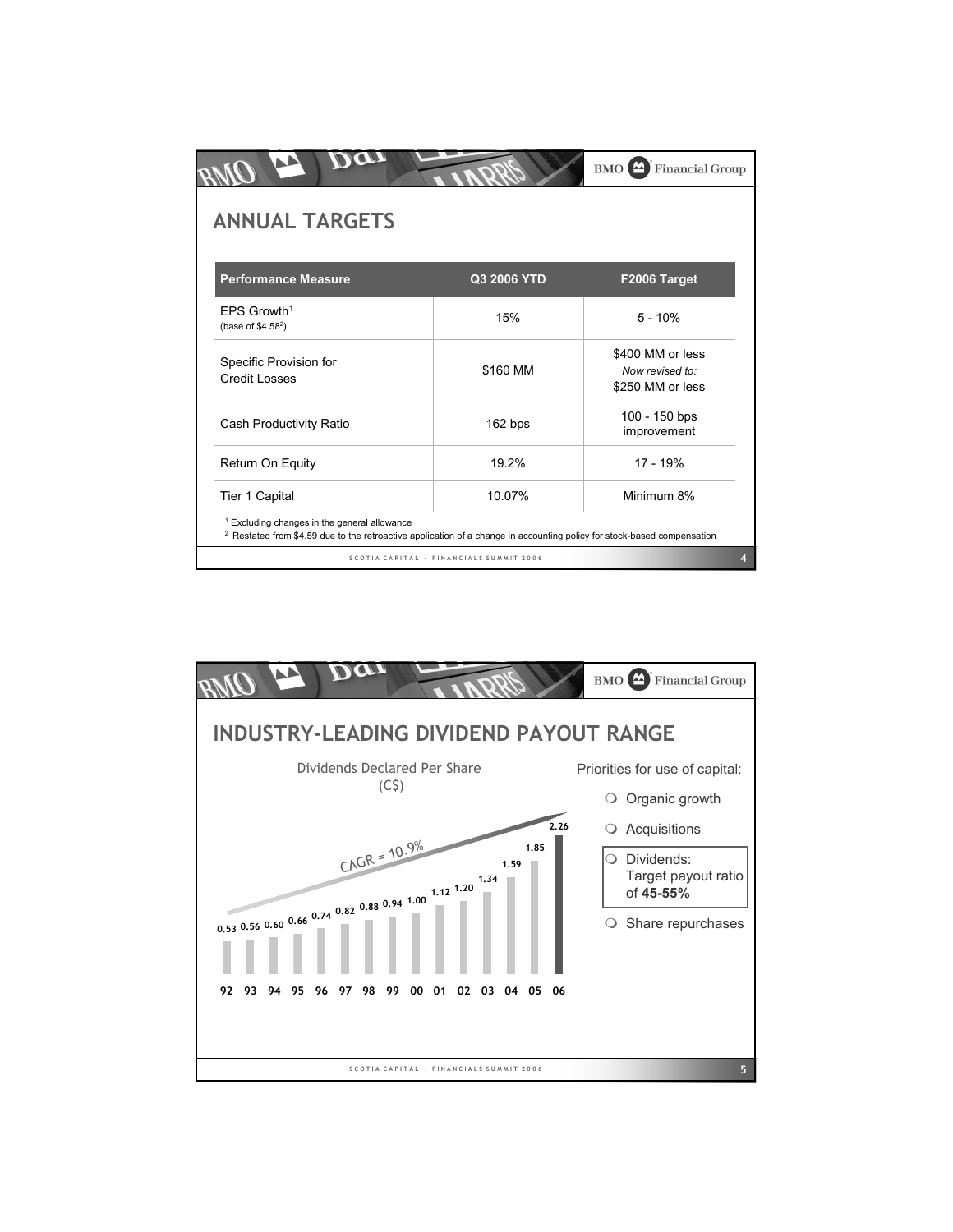

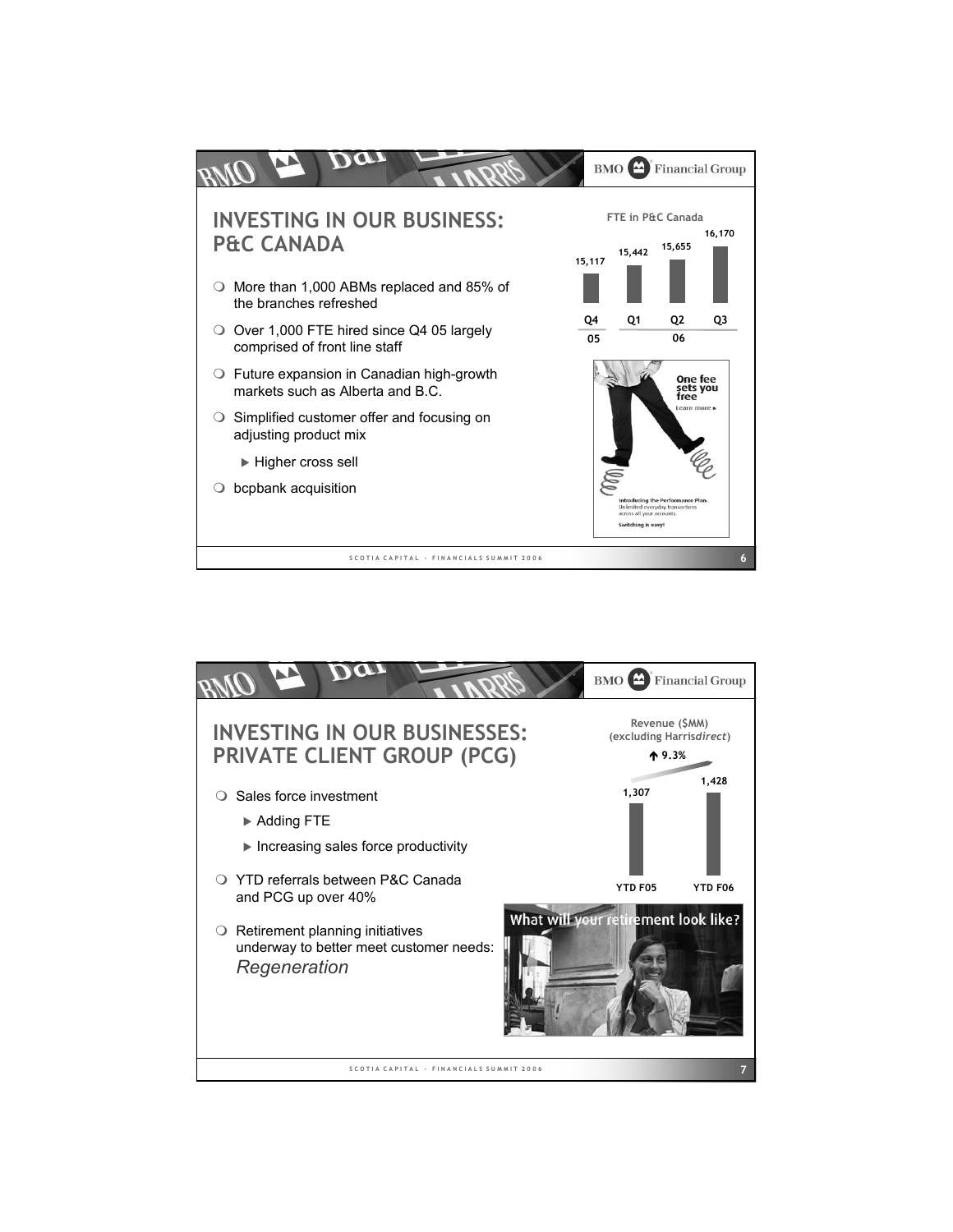

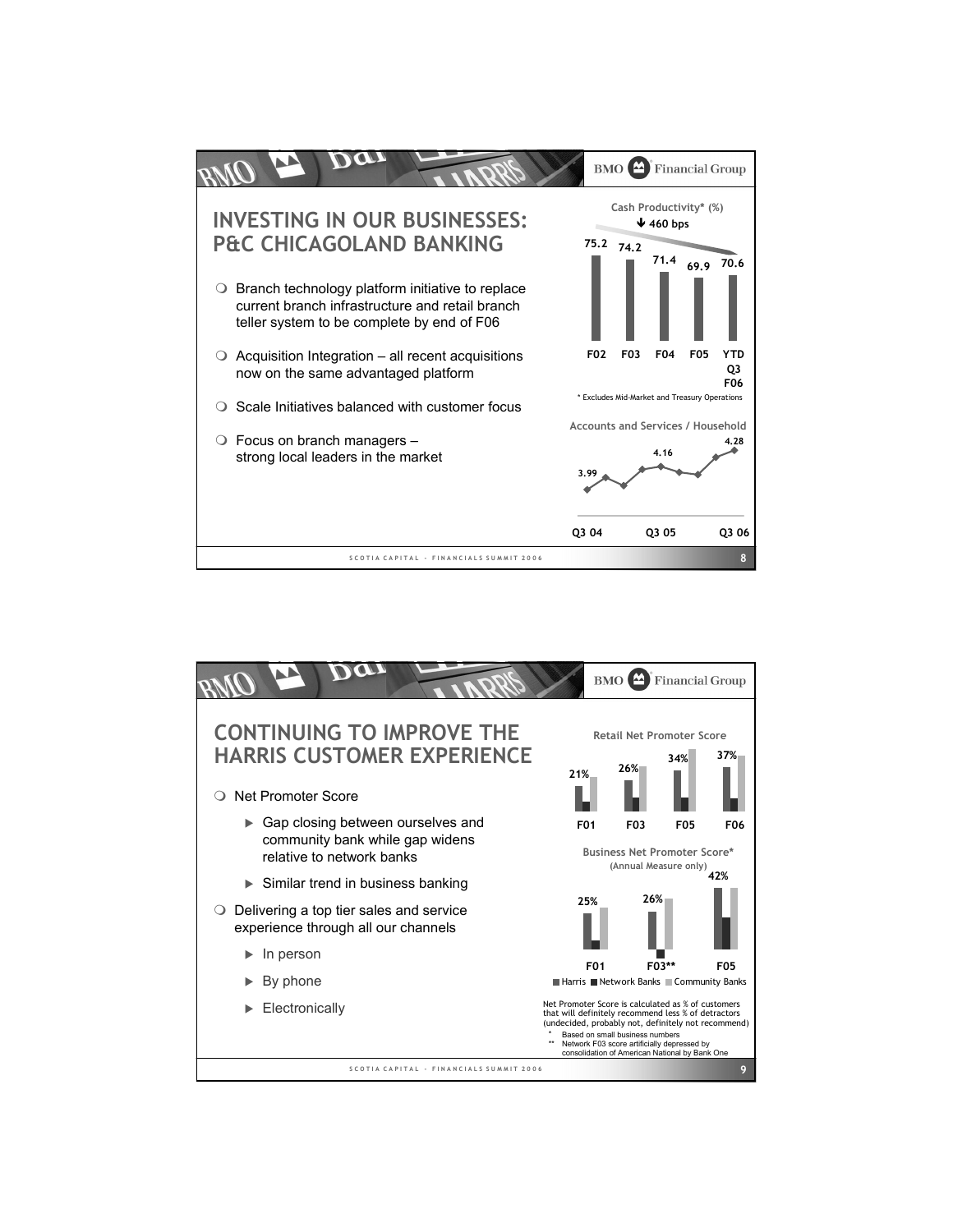

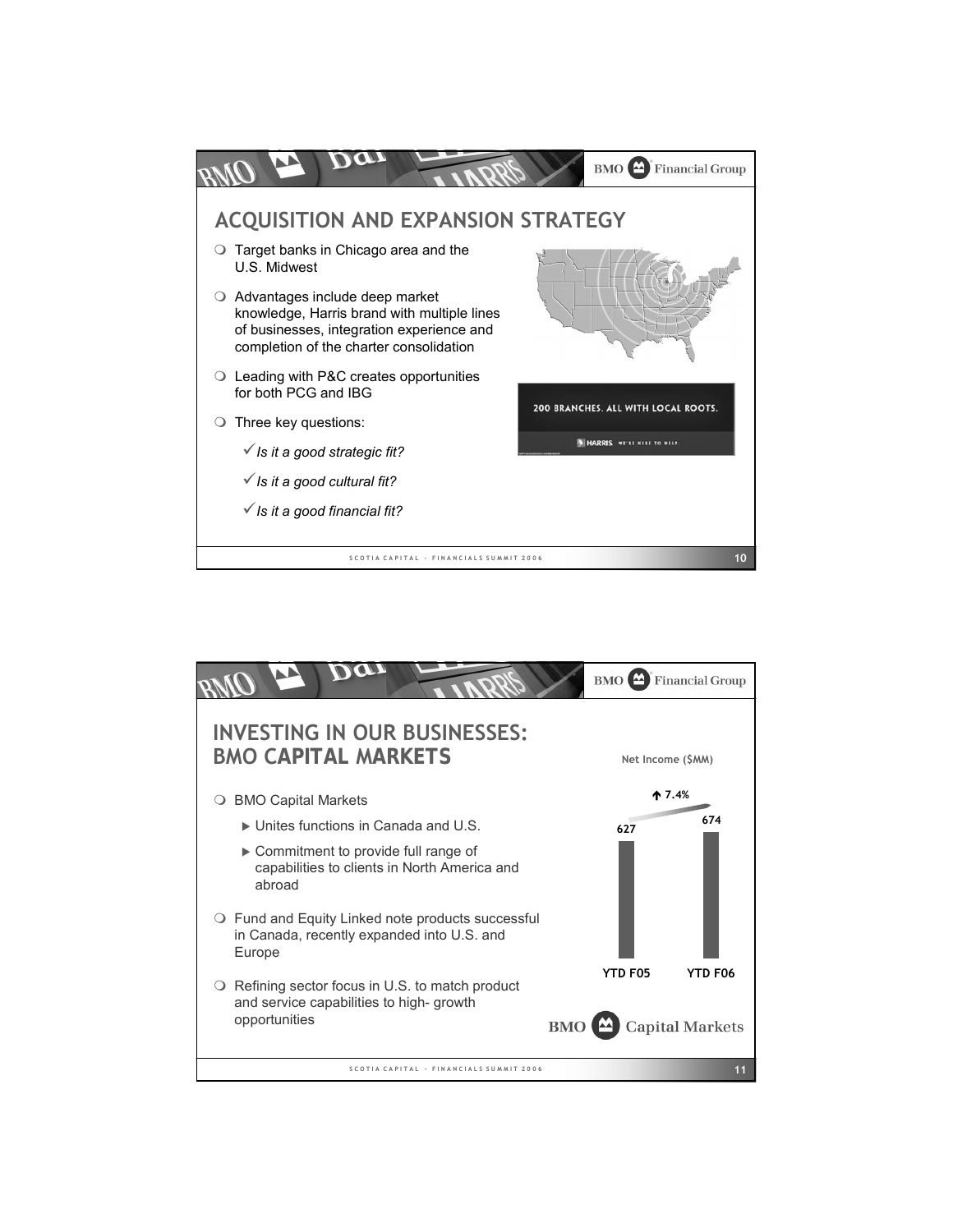

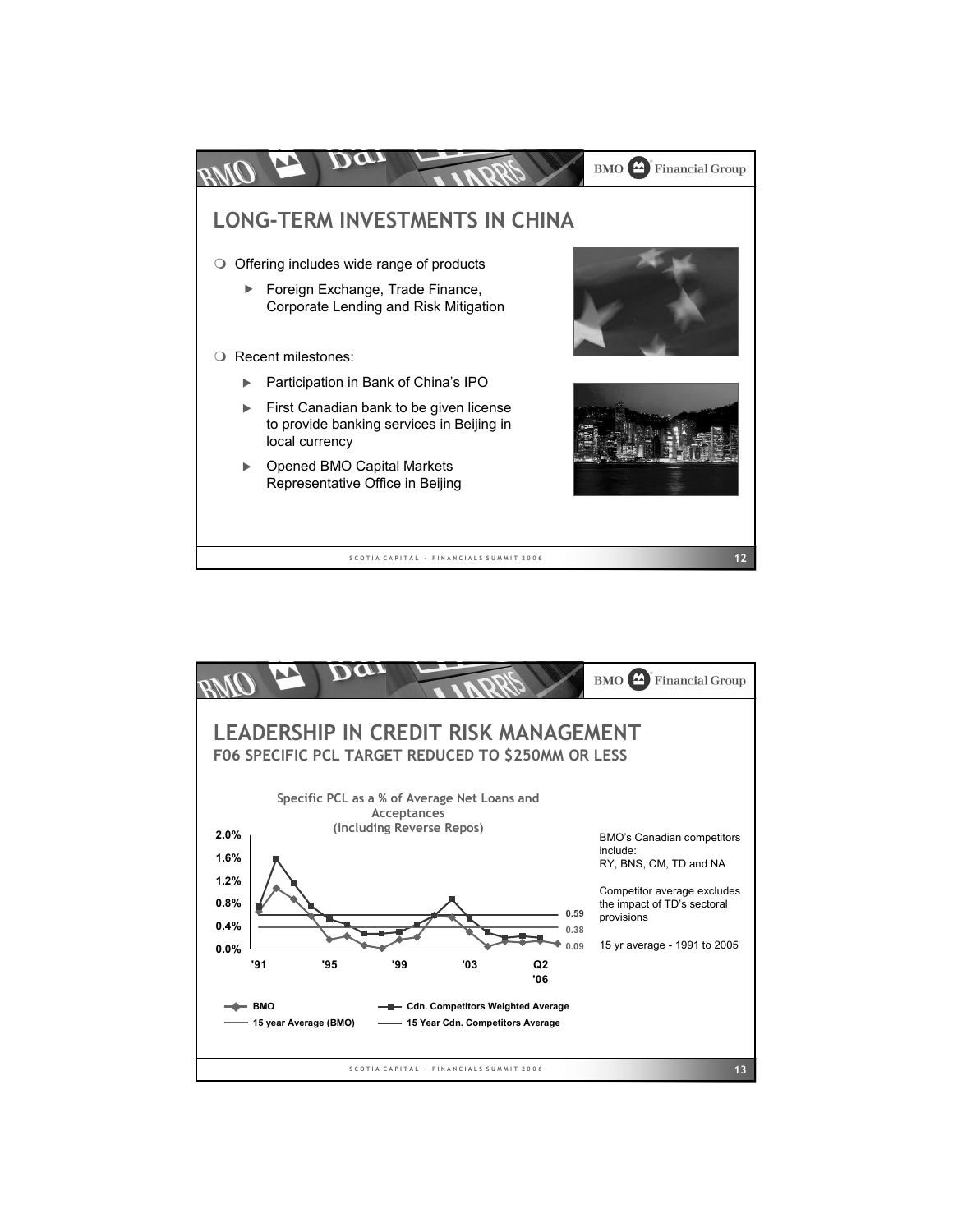

|     | <b>BMO</b> Financial Group                                                                                                                                        |
|-----|-------------------------------------------------------------------------------------------------------------------------------------------------------------------|
|     | AGGRESSIVE PURSUIT OF NORTH AMERICAN VISION                                                                                                                       |
|     | Achieve financial targets with a particular focus on revenue growth to<br>improve productivity                                                                    |
|     | <b>Drive revenue growth</b> by providing a superior client experience and earning a<br>larger share of customers' business                                        |
|     | Continue to improve U.S. performance                                                                                                                              |
|     | Accelerate growth in the United States both organically and through<br>acquisitions                                                                               |
| BMG | <b>Grow net income in Canada</b> through operational efficiency and improved market<br>share, accelerating our growth in commercial banking and wealth management |
|     | Build a high-performance organization by developing our people, living our<br>values and being an employer of choice                                              |
|     | <b>Maintain our world-class foundation</b> of leading governance, sound risk<br>management, productive systems and excellent after sales service                  |
|     | SCOTIA CAPITAL - FINANCIALS SUMMIT 2006<br>15                                                                                                                     |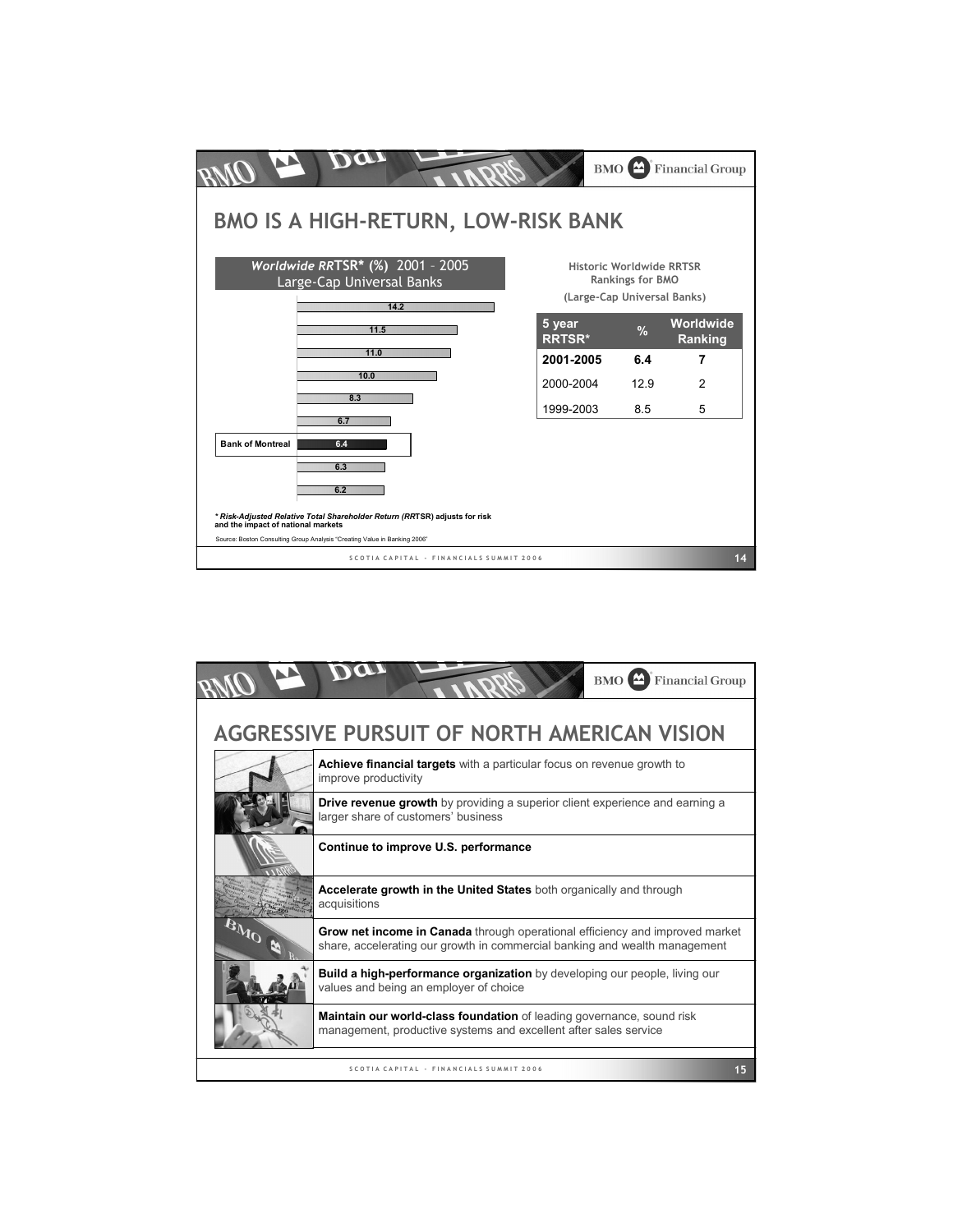